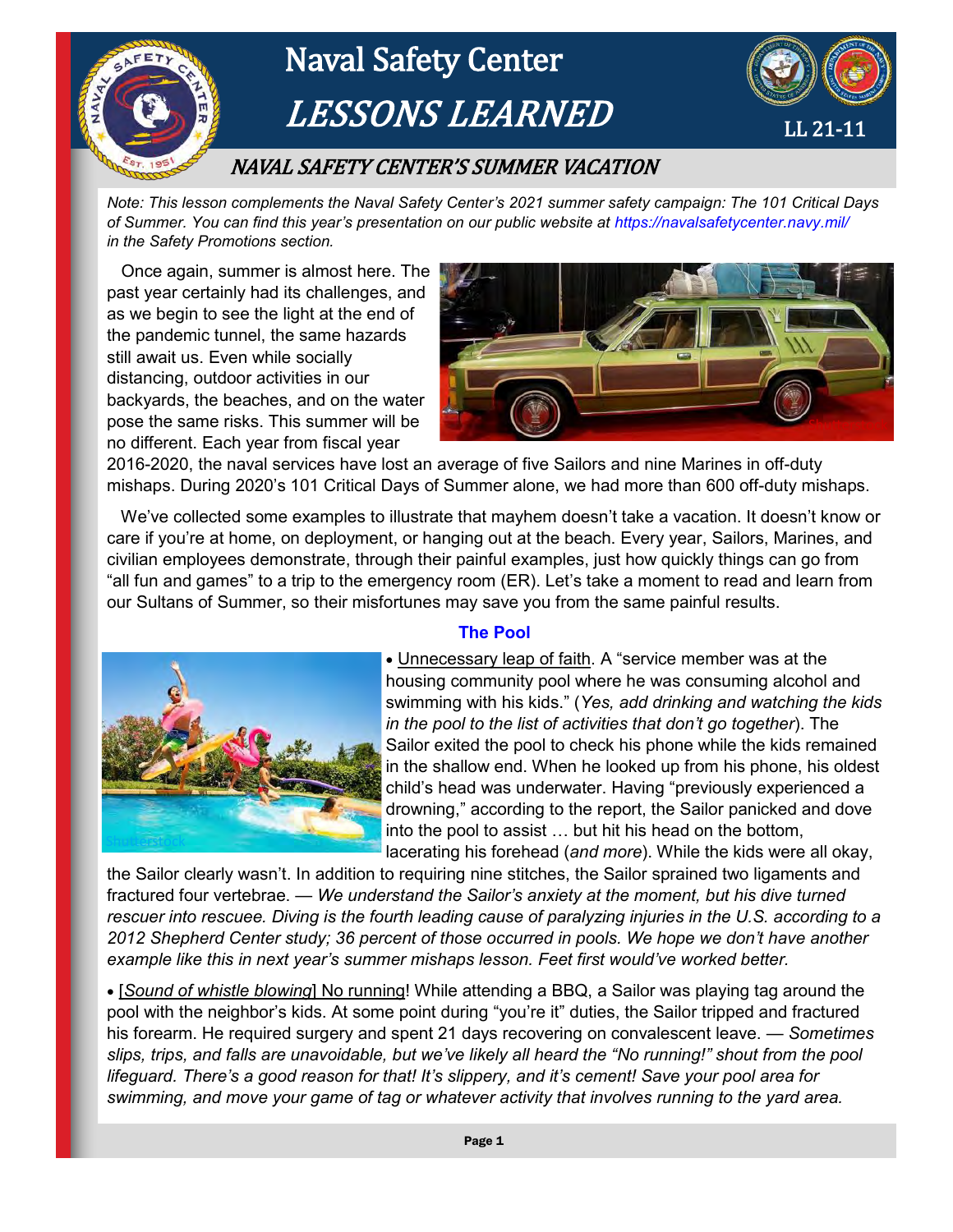# NAVAL SAFETY CENTER'S SUMMER VACATION

#### *Wreck***-reational Boating**

 *Un*-Safe Speed. Here's an example of exactly why Navigation Rule 6 (*safe speed*) exists. A Sailor spent the day out in the local bay with five friends on his 25-foot center-console boat. Around sunset, he proceeded to a location to best observe the local July 4th fireworks show. After the show, he proceeded around a peninsula, heading back towards his launch site. While transiting outside the channel markers at a speed of **25-30 knots**, the Sailor saw a boat silhouette approximately 15 feet in front of his boat! He immediately pulled the throttles to idle in an attempt to

avoid the other boat, but to no avail *(25-30 knots may have had something to do with that).* He allided with the anchored boat, tearing off his bow pulpit and wrapping the anchored boat's chain around one of his props. Thankfully, no one flew overboard, but there were plenty of injuries among the Sailor's boat guests, including cracked ribs, muscle tears, a knocked-out tooth, bruises, and cuts, with some requiring a visit to the emergency room. — *This boat trip was a missed opportunity to put deliberate risk management to work. While the Sailor claimed to have made the transit 20-25 times before, including 10 times at night, did he ask himself, "What's different this time?" Hmm. Perhaps hundreds of additional boaters anchored and milling about to watch the fireworks show? A much slower speed at* 

*night (especially this night) would have helped the Sailor and friends make it home sooner … and in one piece.* 

 Never getting on that thing again*.* While operating a jet ski, a Sailor "lost control and struck his forehead on the handlebars, resulting in a fractured nose, facial lacerations, and bruising." The report also indicates the Sailor didn't adequately judge the wave heights. — *Jet skis are akin to a water version of dirt bikes, especially when waves are involved. Water may be softer than ground, but at high speed,* 

*water impact can feel like hitting cement. And, at any speed, jet ski handlebars are just as hard as dirt bikes. Both will win the battle with our face. Slow it down, especially with waves and wakes.*

 *Again with the jet ski.* While on a jet ski, a Sailor attempted to jump large wakes from other boats. In the process, the Sailor hit one wake at a "high rate of speed which resulted in a loss of control, ejecting him at approximately **40 mph**." *— That kinda reads like a dirt bike accident, doesn't it? With a mild concussion and six days light duty, we bet our hydro jockey won't be "jumping" on another jet ski soon.*

 *"Whip it, whip it good!"* — Devo. A Sailor was water skiing with his family when the boat whipped him at approximately **50 mph**! (*Do you see the speed trend?)* Presumably, at the maximum G-force of the whip maneuver, the action slammed the Sailor into the water. He lost consciousness and suffered a minor laceration to his arm from the ski. The report doesn't say whether he received the proverbial "eye enema" (*water forced under the eyelids with considerable pressure*), but he wouldn't have felt it while unconscious anyway. He did not immediately seek medical attention, but complained of headaches since the incident. After being directed to seek medical attention by his leading petty officer, the Sailor



was placed on light duty for two weeks. *— A little slower, please.*

 Here we go again*.* The speed trend continues as a Sailor was sitting on a rubber tube that was being pulled by a boat "at **high speeds** on a lake." The Sailor eventually fell backward off the tube, tearing the MCL and ACL in her left leg*. — The report states that she "underestimated the force at which she would hit the water." Well, our tube-tumbling Sailor had three months on light duty to "learn the ways of the force," … so to speak.* 



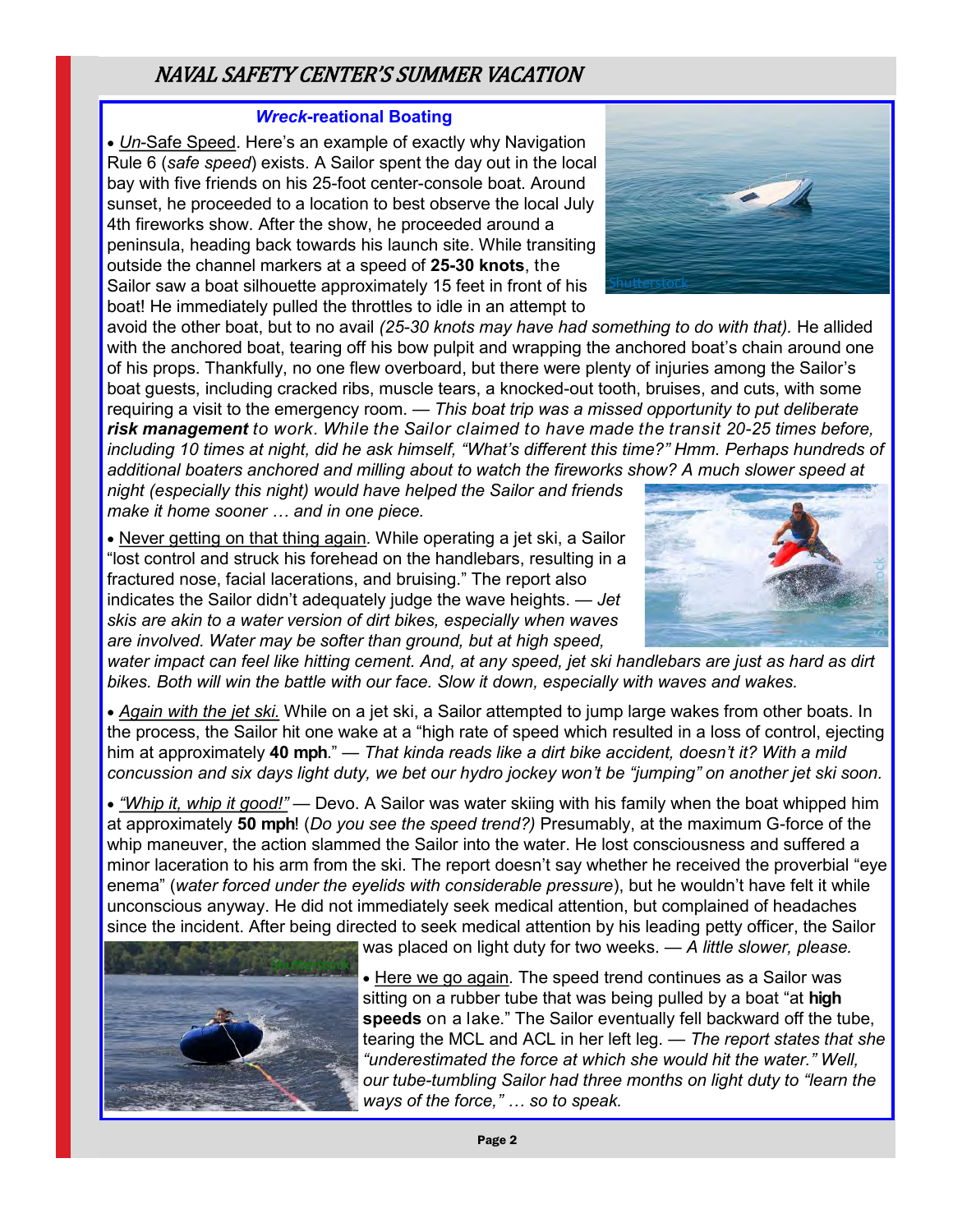# NAVAL SAFETY CENTER'S SUMMER VACATION

#### **The Backyard**

 "*Ryan started the fire.*" — The Office TV series. A Sailor had lighter fluid residue on his hands and shorts (*OK, you know what comes next, but here's the story anyway*). The Sailor opened the grill while cooking and a backdraft caused a flame to come out and burn the Sailor's arm. — *This Sailor learned the hard way that lighter fluid doesn't care what it lights on fire. Backdraft or not, you're asking to join our database victims when you stand by the grill while soaked in* 



lighter fluid! Please learn from this mistake. With second-degree burns on his left arm and 14 days on *light duty, at least this Sailor didn't use gasoline, like our next "petty officer of pyro*."

• It's like a fuse, but not really. A Sailor collected tree trimmings for several weeks, placing them into a burn pile for disposal, then one summer day, it was time to light it up. The Sailor poured some *gasoline* onto the pile and, like a MacGruber skit from Saturday Night Live, he created a 15-foot trail to light. After waiting approximately 60 seconds for the fumes to dissipate … they didn't. According to the report, he found out the hard way that "the fumes had not dissipated as much as expected." The inevitable FOOF! from the igniting vapors inflicted first and second-degree burns to the left side of his face, left side of both legs, and his right hand and sent him on a fun-filled trip to the emergency room. — *Safety tip: Gasoline doesn't burn, the vapors do (look it up; it's true). Try lighter fluid (but don't pour it on yourself), or even diesel fuel or lamp oil soaked on a rag for brush pile burning; they're FOOF-less.* 

 Eject! Eject! A Sailor was celebrating Independence Day with friends and setting off fireworks. At about 2100, the Sailor drove an ATV back from the fireworks area to a friend's house to get more fireworks. While driving down a paved path, the ATV caught loose gravel and he lost control. When the ATV was about to flip, he bailed off to "avoid additional injury." In the ensuing fall, he injured his head and shoulder. Two hours later, he decided to head to the ER, where he was diagnosed with a separated shoulder and a laceration to the scalp. The report indicates the Sailor would likely require a sling for multiple weeks. — *The scalp injury tells us he wasn't wearing a helmet. The report doesn't say if speed was a factor, but the risks of four-wheeling accidents increase after dark regardless of speed. Slow down … and wear a helmet.* 



## **Sun And Sand**

 **Don't** try, try again. A Marine was snorkeling at a popular beach. Foreshadowing later problems, the report says his "first attempt" was successful as he and two other Marines went out 25-50 yards off the coast. After resting, he and the other Marines made a "second attempt," but went further out this time. The Marine lost his fins and was unable to swim back to shore. A rip current carried him out approximately one mile, but fortunately for our finless frogman, he was rescued by a local fisherman about 45 minutes later. — *This Marine was very lucky, but for some* 

*Sailors and Marines, their snorkeling and swimming adventures ended in tragedy. Learn to identify rip currents and heed warning signs at the beach, your life could depend on it.* 

 "*Tan, don't burn.*" — Old sunscreen slogan. A Sailor was spending the day at the beach from 0900- 1600. She only applied sunscreen once before heading to the beach that morning [*insert face palm emoji here*]. As we expected, she developed a second-degree sunburn that blistered on her arms. — *The extreme pain and 48 hours SIQ were probably not worth the seven-hour tanning session at the beach. It may not seem important, but please apply and reapply that sunscreen. You'll be glad you did.*